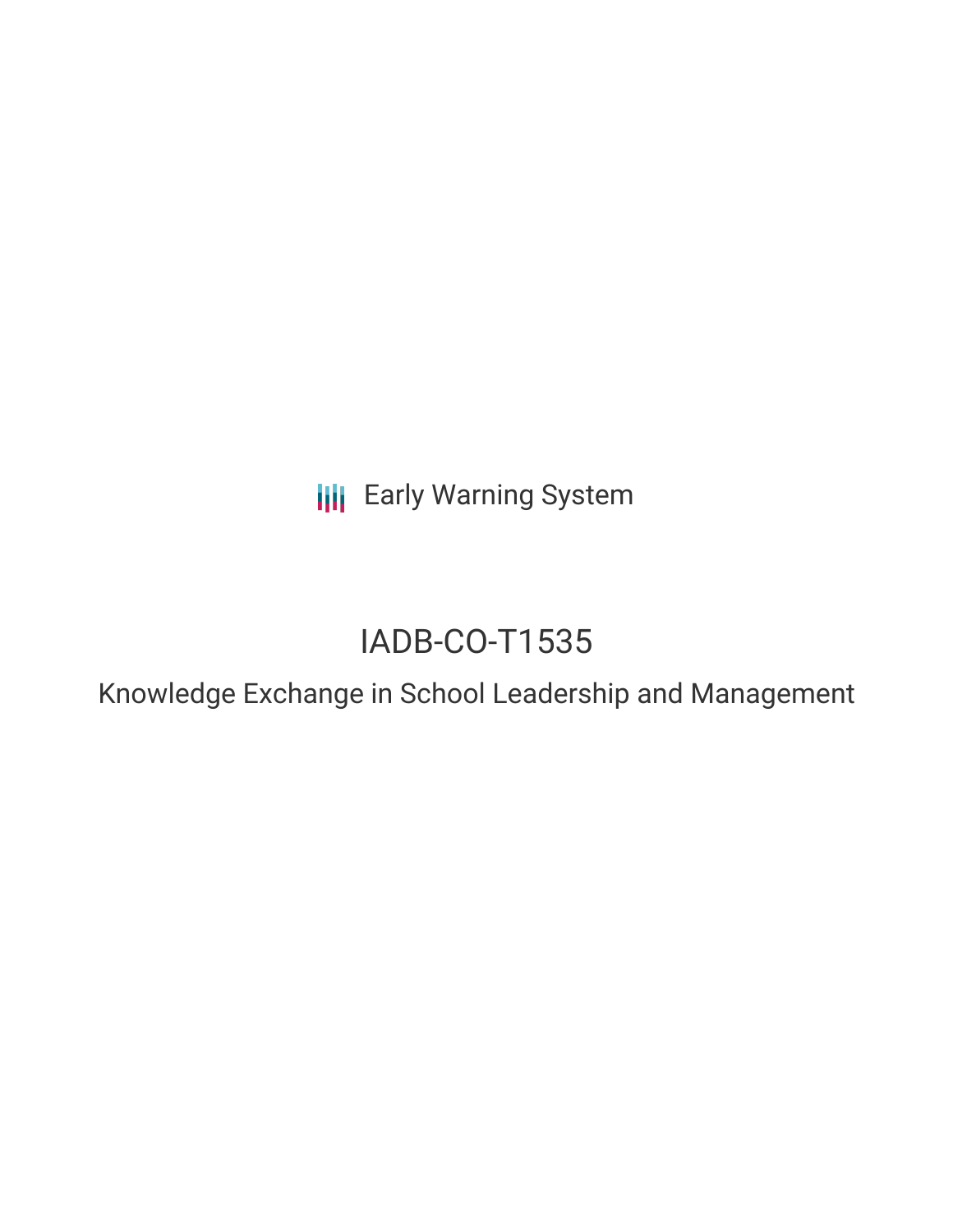

### **Quick Facts**

| <b>Countries</b>               | Colombia                                    |
|--------------------------------|---------------------------------------------|
| <b>Financial Institutions</b>  | Inter-American Development Bank (IADB)      |
| <b>Status</b>                  | Approved                                    |
| <b>Bank Risk Rating</b>        | C                                           |
| <b>Voting Date</b>             | 2019-07-31                                  |
| <b>Borrower</b>                | Givernment of Colombia                      |
| <b>Sectors</b>                 | Education and Health, Technical Cooperation |
| <b>Investment Type(s)</b>      | Grant                                       |
| <b>Investment Amount (USD)</b> | $$0.01$ million                             |
| <b>Project Cost (USD)</b>      | $$0.01$ million                             |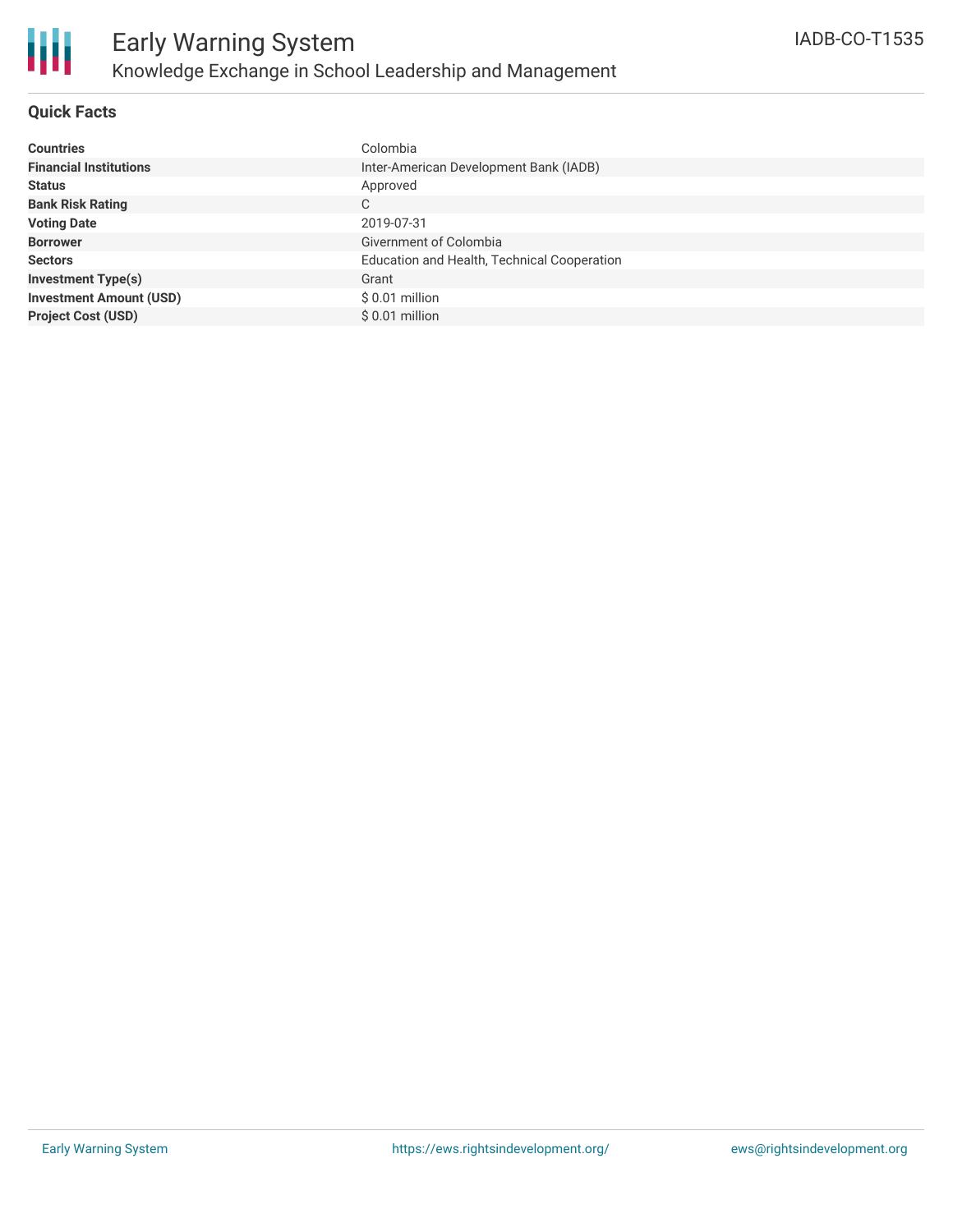

## **Project Description**

The aim of the project, according to the bank, is to strengthen the Ministry's of Education and participants technical capacity in the framework agreement required for the design and implementation of the leadership school for school directors, as a mechanism to improve the quality of education in Colombian schools.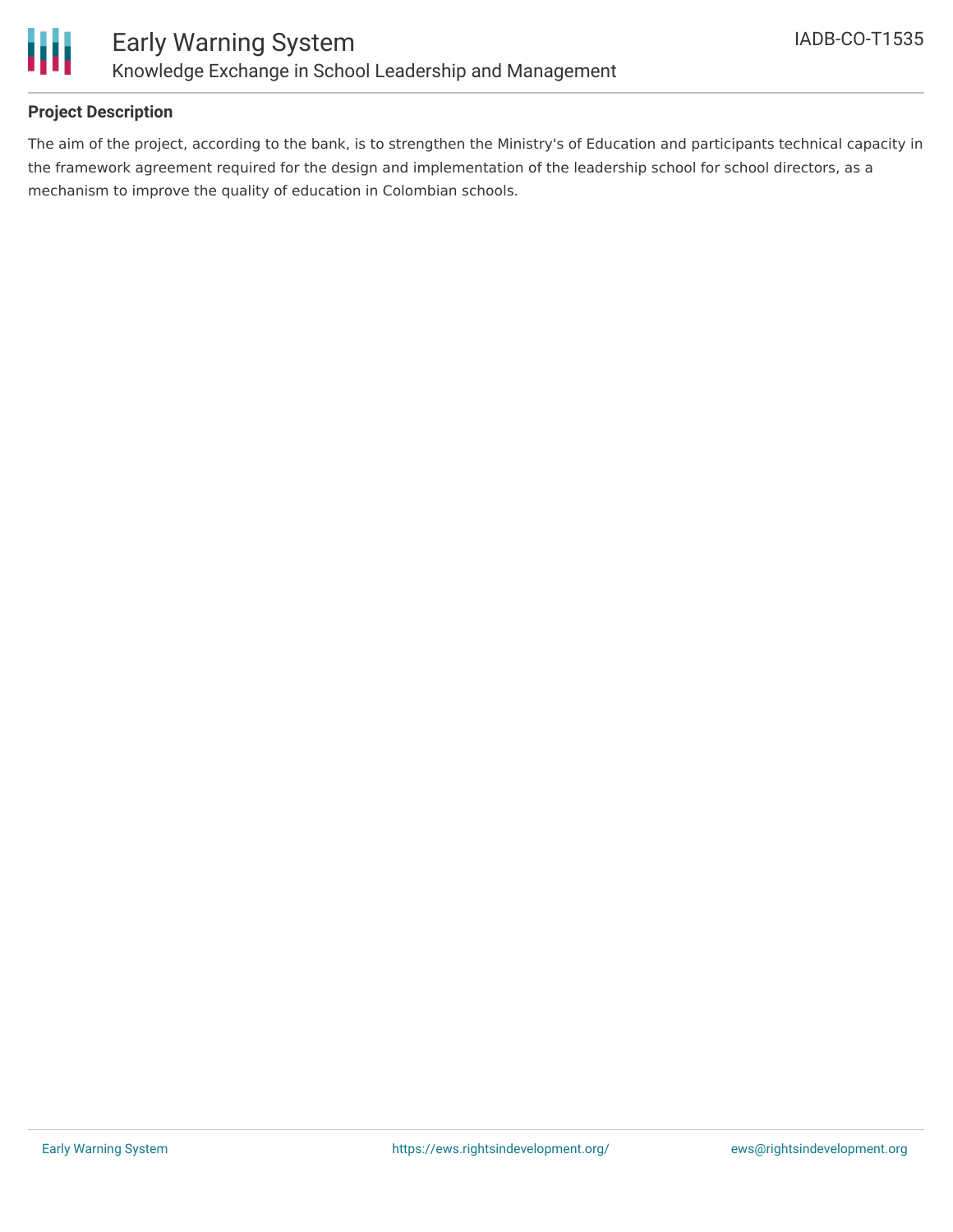

### **Investment Description**

• Inter-American Development Bank (IADB)